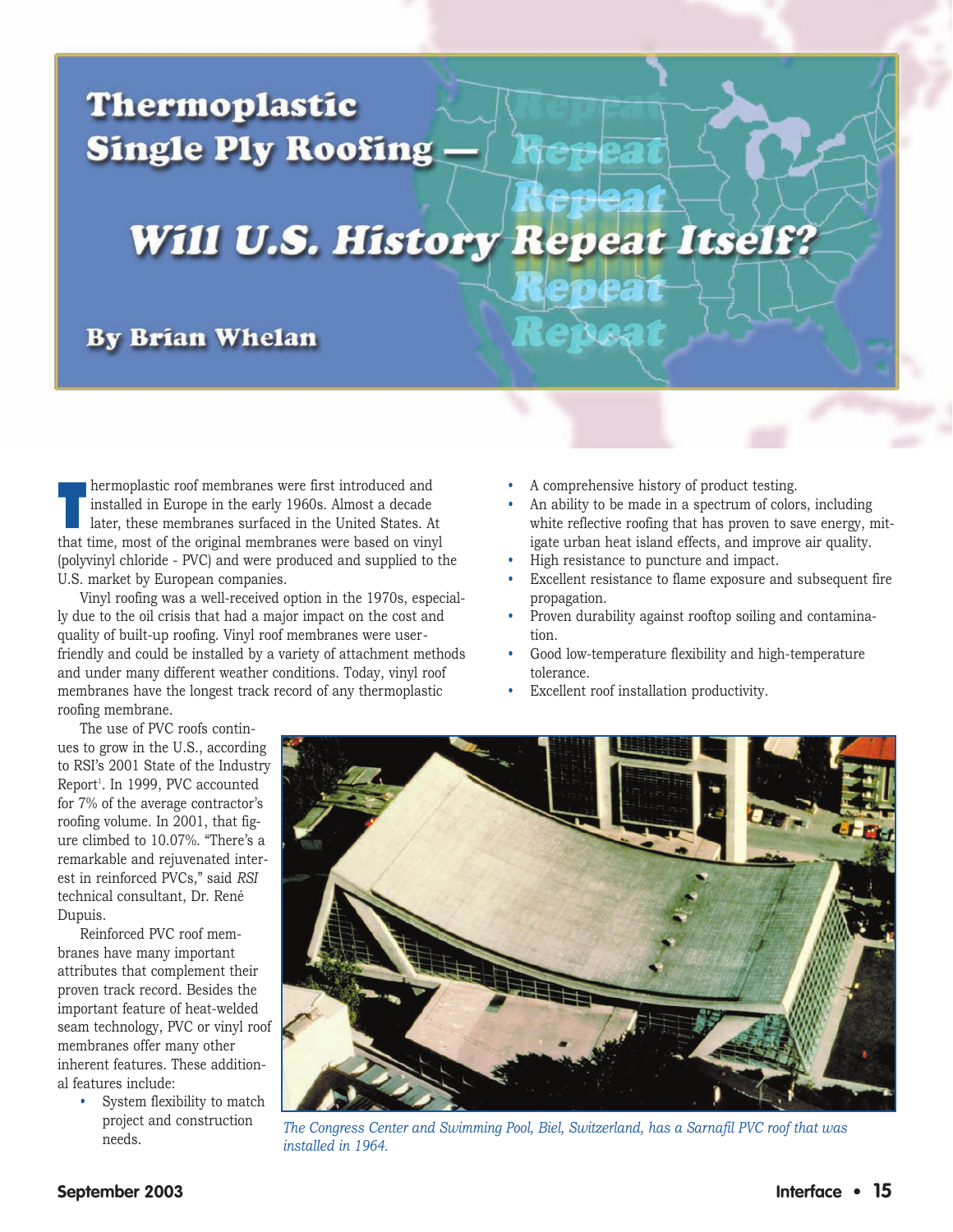

#### **PVC - A Mixed Performance History**

As mentioned above, quality reinforced vinyl membranes have a long history of installations worldwide. Many that were installed over 20 years ago in North America and approaching 40 years ago in Europe are still performing today.

Unfortunately, some vinyl roof membranes were not good performers. In the 1980s, there was a rash of problems with vinyl roofs installed in the late 1970s and early 1980s. A survey conducted by the National Roofing Contractors Association (NRCA) in 1990 indicated common denominators: thin membrane (commonly 32-40 mils), and unreinforced, poorly-formulated membranes installed in stone-ballasted applications. Many of these products were used successfully in mild European climates, but could not withstand the temperature swings that occur in much of North America.

The sometimes sudden and catastrophic failures of PVC roofs were well documented. The overall growth of vinyl roof membranes stalled in the late 1980s into the early 1990s due to this problem. Unfortunately, many people painted this product category with a broad brush, saying, "All PVCs are the same." There were a number of single ply formulations (i.e., CSPE-Hypalon, CPE) that were introduced in this time frame that have come and gone due to their poor performance. Throughout all this negativity, there were a few manufacturers who continued to produce high quality vinyl roof and waterproofing products. Some held their flag high while others disguised their colors by calling their products copolymers and alloys. The fact is that well-formulated, reinforced, dimensionally-stable vinyl roofing has one of the best track records in the roofing industry.

In the European market, vinyl roofing continues to grow.

#### 1.2% .5% 5.7%  $3.7%$  $PVC$  $\blacksquare$  EPDM 5.6%  $\square$  TPO  $E$ B 9.6% 61.61%  $\blacksquare$ PIB 12.1%  $EVA$  $\blacksquare$  CPE  $\blacksquare$  CSPE

### **European Single Ply Roofing Market 20012**

It is apparent that after close to 40 years in the marketplace, PVC continues to hold the lion's share of the European single ply market.

The 2001 European study states, "PVC material has emerged as the most cost-effective and proven single ply option. The outlook for PVC single ply membranes is thus positive, with volumes forecast to grow by between 3% and 4% per annum." This is in a market where the overall outlook for traditional flat roofing is not very positive, with projections of 0.7% to 0.9% growth.

#### **TPO Comes Onto the Scene**

FPO (Flexible Polyolefin) membranes were first introduced in Europe for roofing in 1991. They were quickly introduced in the United States (as TPO – thermoplastic polyolefin) in the early '90s. The U.S.-produced TPO membranes are very different from the FPOs in Europe: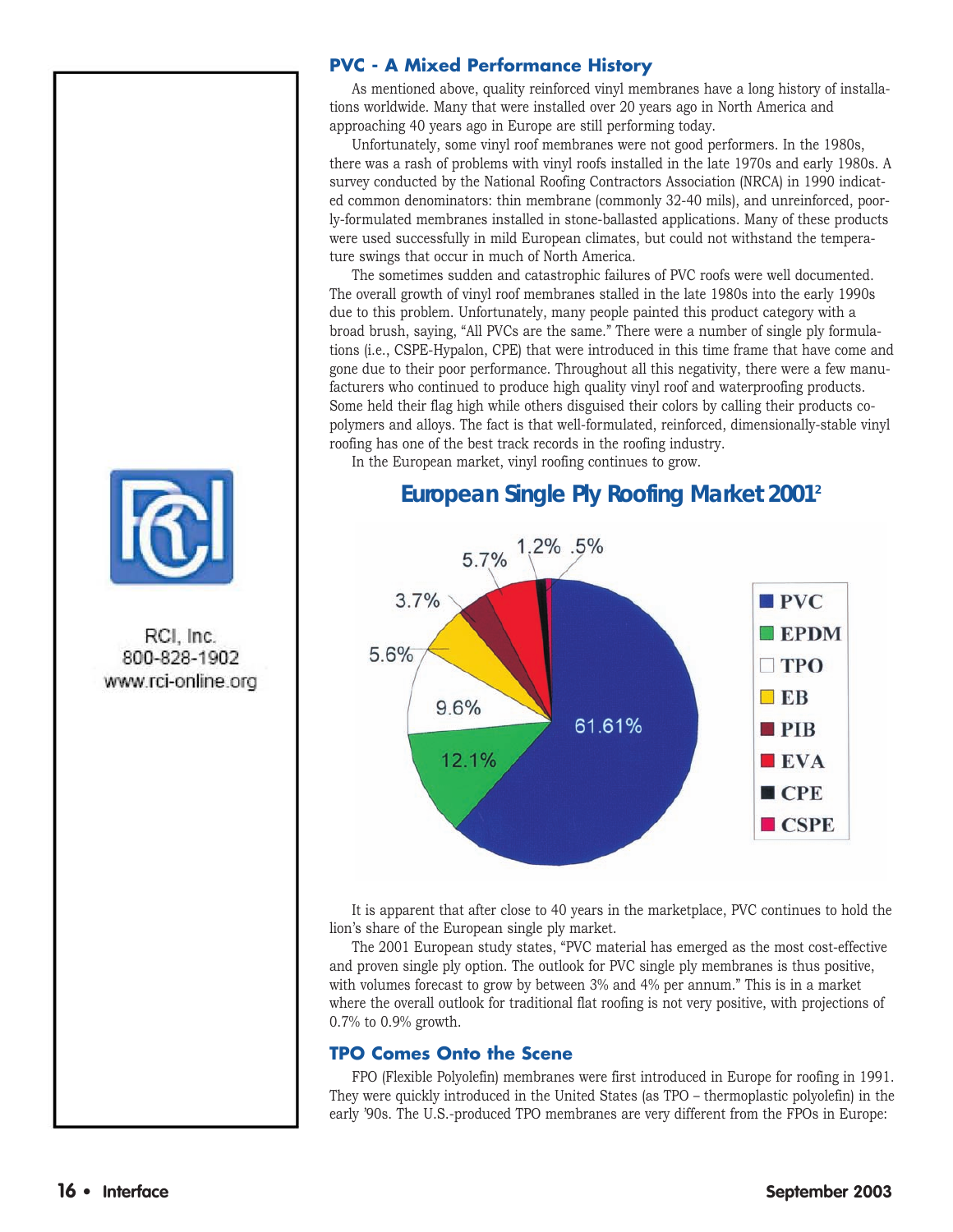- The average flexible polyolefin membrane in Europe is 0.064 inches (1.6 mm [63 mils]) thick. The most common TPO thickness in the U.S. is 45 mils. However, many of the products labeled "45 mils" actually have as little as 32 mils of actual polymer<sup>3</sup>.
- One European manufacturer uses fiberglass reinforcement in addition to polyester reinforcement to improve dimensional stability. A reinforced TPO membrane will move (expand and contract) five to seven times more than a reinforced PVC membrane<sup>4</sup>.
- At least one European manufacturer has determined that solvent wiping of seams is necessary before welding–even with new material–to achieve consistent seaming.
- One FPO manufacturer that also produces automatic, hot air welding equipment has introduced a patented, integrated prep nozzle that helps to scarify the membrane overlap prior to welding. The prep nozzle eliminates the need for cleaning of the seams prior to welding. For those who have worked with both membranes (PVC and TPO), it is clear that TPO needs more attention during the welding process.
- In Europe, a high-quality, well-produced FPO with a minimum polymer thickness of 60 mils is actually more expensive than high quality PVC membrane of similar thickness. In contrast, U.S.-produced TPO membranes are quickly becoming a commodity, price-driven product, typically sold much cheaper than PVC.

Flexible polyolefins for roofing were introduced in Europe in 1991. They quickly grew in popularity for four to five years, just as they have in the United States. Since then in Europe, their growth stalled, primarily because of what contractors perceive as problems with seam consistency and detailing. Here in the United States, TPO membrane usage continues to increase. At this time it appears TPO is taking away from EPDM and dark colored membrane market share.



*A significant advantage of thermoplastic membrane is the ability to hot-air weld the seams.* 



RCI, Inc. 800-828-1902 www.rci-online.org

#### **September 2003 Interface • 17**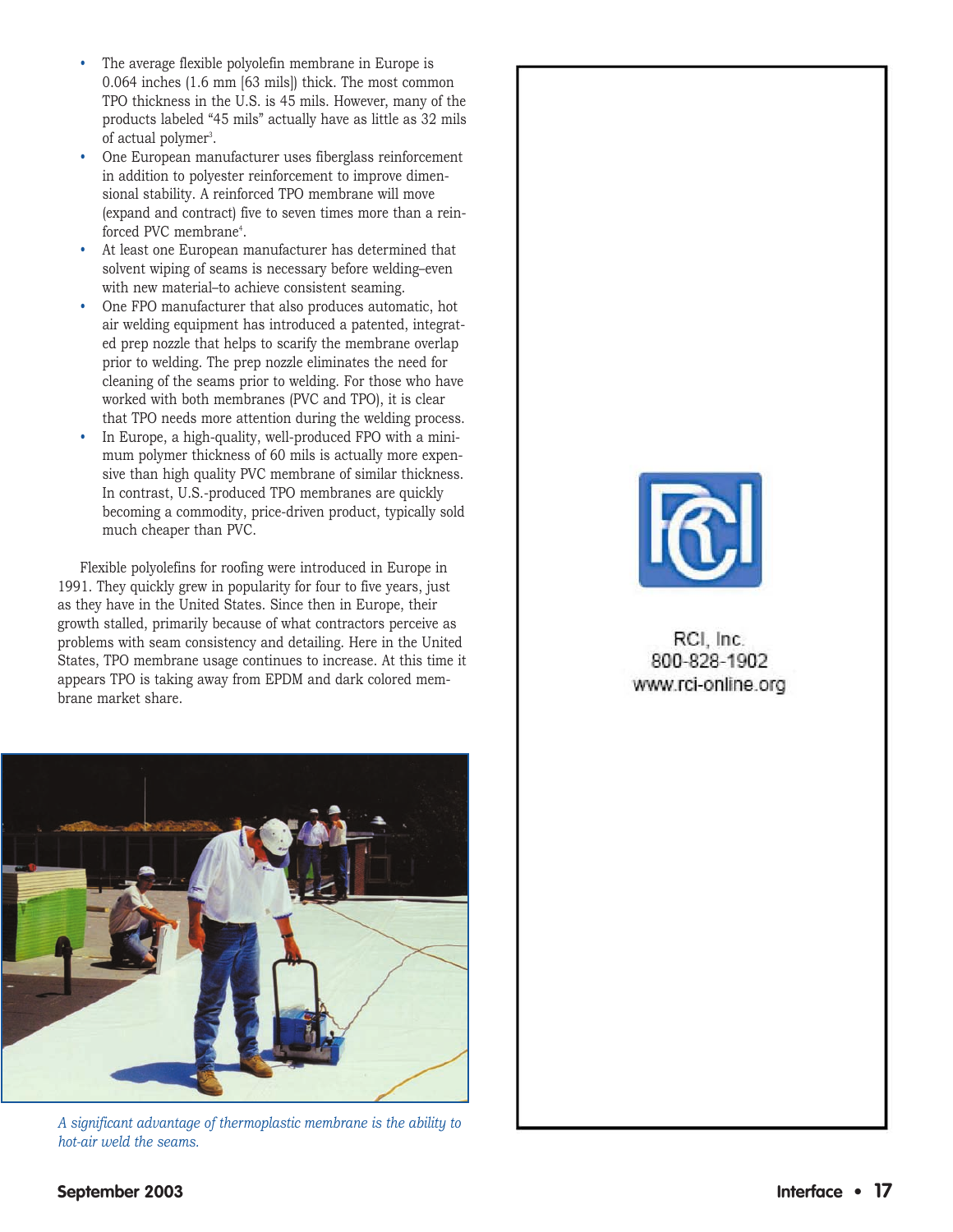

RCI. Inc. 800-828-1902 www.rci-online.org

#### **Do TPO Membranes Meet Building Code Requirements?**

Building code compliance for TPO membrane roof assemblies is unclear and should concern those involved with specifying and installing them. Model building codes do not provide specific approval criteria for TPO roof assemblies. This is partly due to the fact that there is no appropriate material standard, such as an ASTM standard, for the TPO membrane products. As a result, TPO roof membranes are not specifically approved by model building codes<sup>5</sup>.

In addition, there are significant questions regarding the fire performance of TPO roof membranes. Much has already been written about the use of bromine as a fire retardant and its negative impact on the UV stabilizer package commonly used in a TPO roofing membrane formulation.<sup>6</sup> The NRCA conducted a study in 2000 that confirmed that two of the nine TPO manufacturers continued to use bromine as their fire retardant package.<sup>7</sup> The others used magnesium hydroxide as the fire retardant. Although magnesium hydroxide is more compatible with the UV package, it is yet to be determined what the long-term effects on fire performance will be.

Dr. René Dupuis presented results of fire testing of the five leading TPO membranes produced in the U.S. during the Midwest Roofing Contractors Association Convention held in Chicago in September 2002. The results were alarming. Not one TPO membrane roof assembly with membrane applied directly over isocyanurate insulation at 1/4" per foot slope passed a Class A rating. Dens-Deck® was needed to keep the spread of flame (ASTM E-108 Test) below 6' (Class A Rating).

U.S. TPO producers openly admit they are still working on the membrane formulation. The chemistry is not finalized yet.

#### **A Word of Caution**

We see similar things happening to TPO in the U.S. that we saw in the 1970s and early 1980s with PVC membranes. Manufacturers must think quality first and quantity second. A high-quality TPO membrane with a proven, consistent formulation, when properly installed, can result in a very good roof. However, evidence is mounting that a compromise on material quality and inadequate seaming training are resulting in problem TPO projects. A number of owners, specifiers, and contractors are concerned about what the performance of U.S.-produced TPO has been to date. One of the major retailers in the U.S. has just eliminated TPO from its corporate specifications after using it almost exclusively for years. One major membrane manufacturer had a recall on its initial TPO formulation. If TPO manufacturers are not careful, they will create a negative perception of TPO membranes and potentially all thermoplastic roofs. Sound familiar?

To specifiers, we recommend caution in selecting quality products and companies with a track record. Be careful with dark-colored TPO membranes or TPO membranes that use brominated fire retardants. Adhered TPO membranes may also be problematic. They move too much, and glues don't like to stick to them.8 Establish a minimum number of years of expected consistent membrane formulation with a track record and include those requirements in the specification. Establish a desirable minimum polymer thickness (the European experience